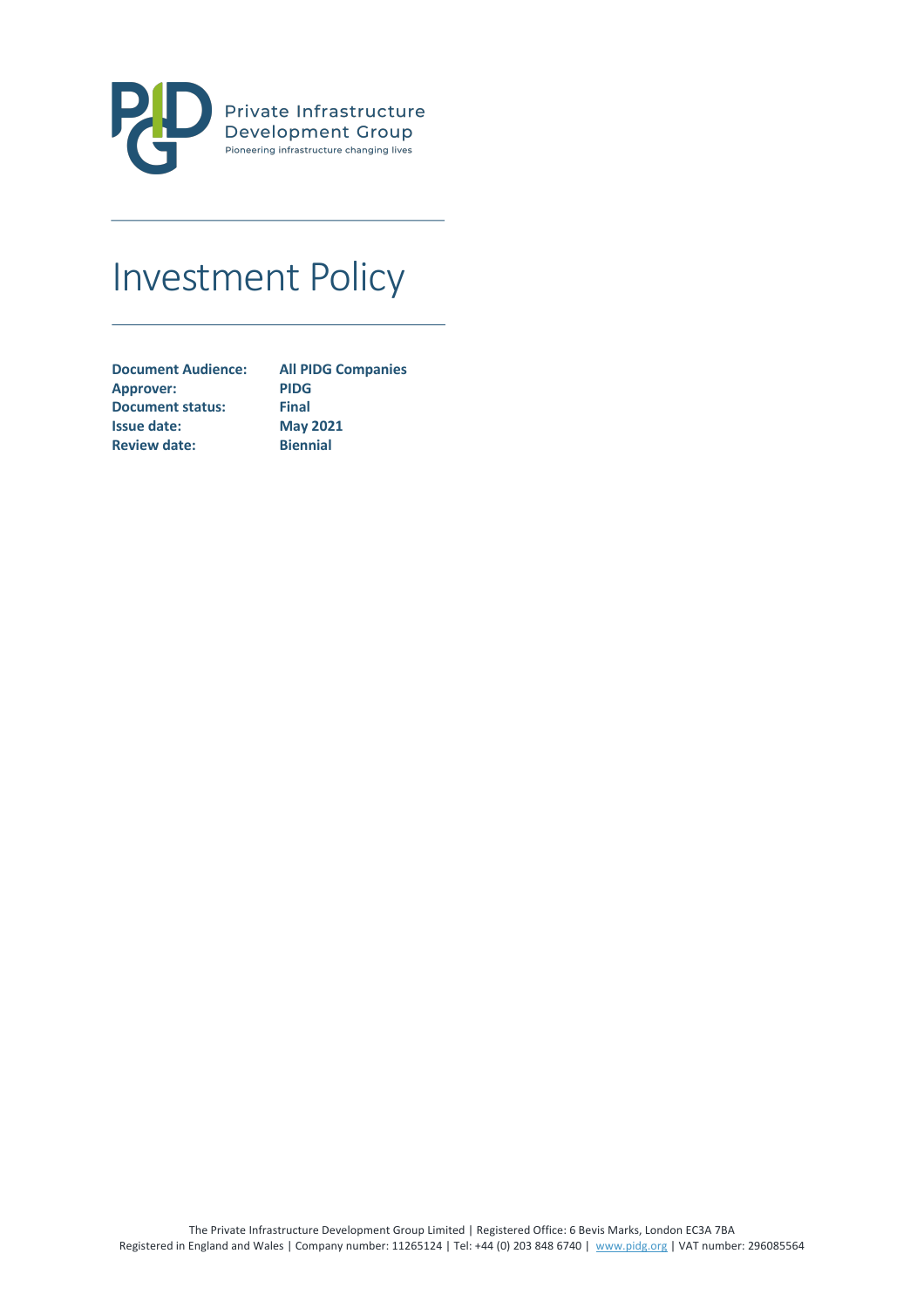Table of contents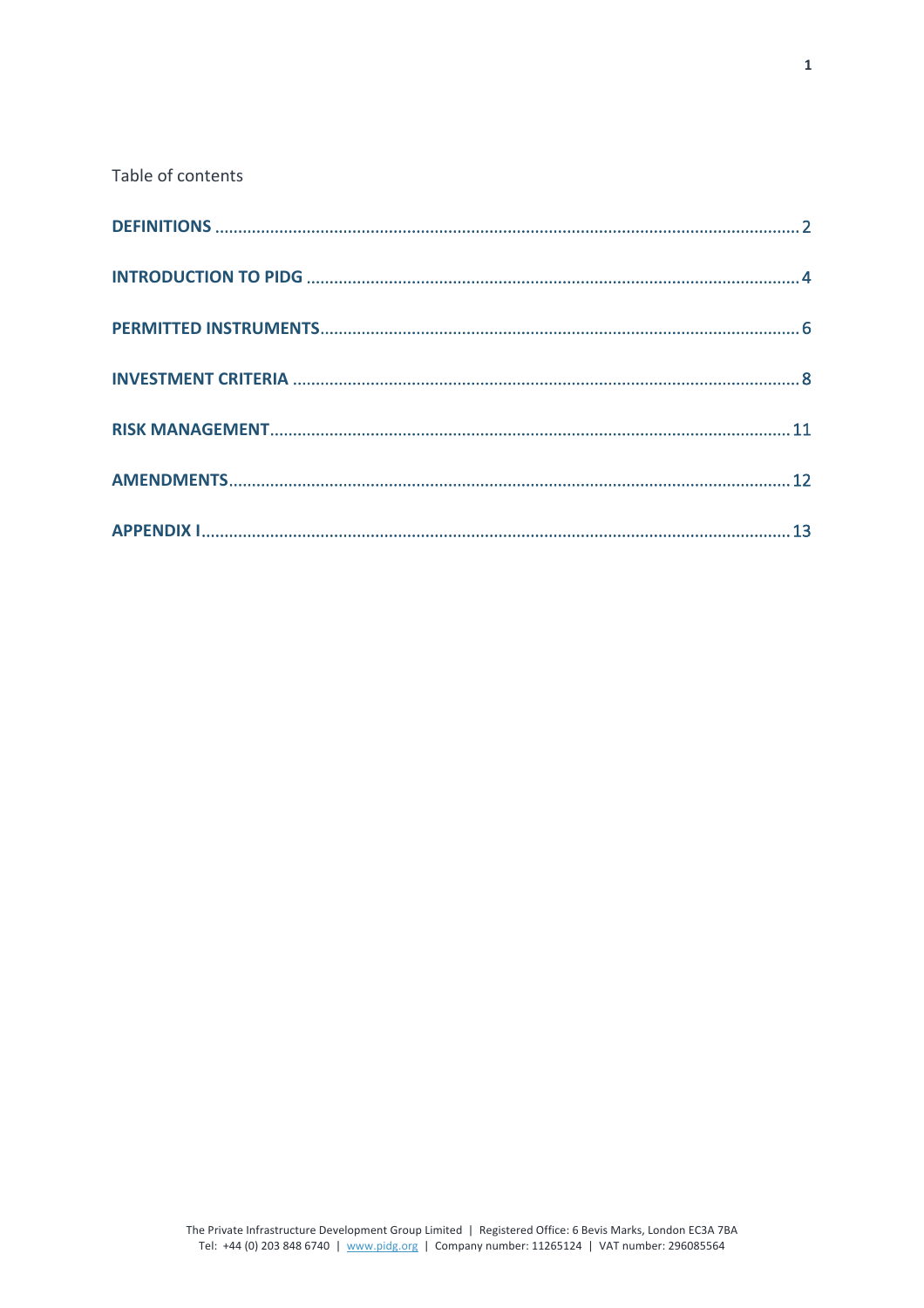# Definitions

| DAC List of ODA      | The OECD's Development Assistance Committee's list of official development                  |  |  |
|----------------------|---------------------------------------------------------------------------------------------|--|--|
| Recipients           | assistance recipients as may be amended or replaced from time to time                       |  |  |
| DevCo                | The Infrastructure Development Collaboration Partnership Fund (TF052373)                    |  |  |
|                      | established by the Owners as a facility of the PIDG and administered and managed            |  |  |
|                      | by IFC on behalf of the Owners                                                              |  |  |
| Developer            | Such developer(s) as may be contracted by any member of PIDG from time to time              |  |  |
|                      | to develop Opportunities for and on behalf of PIDG in accordance with the                   |  |  |
|                      | provisions of a services contract or in respect of a co-development, the lead               |  |  |
|                      | developer and any sponsor of such co-development from time to time                          |  |  |
| <b>DFAT</b>          | The Commonwealth of Australia as represented by the Department of Foreign                   |  |  |
|                      | Affairs and Trade                                                                           |  |  |
| <b>DGIS</b>          | The Government of the Netherlands represented by the Directorate-General for                |  |  |
|                      | International Cooperation - The Netherlands Minister for Foreign Trade and                  |  |  |
|                      | Development Co-operation                                                                    |  |  |
| EAIF                 | The Emerging Africa Infrastructure Fund Limited, a company registered in Mauritius          |  |  |
|                      | with number 39536                                                                           |  |  |
| <b>EDFI</b>          | European Development Finance Institutions                                                   |  |  |
| <b>FCDO</b>          | The Secretary of State for Foreign, Commonwealth and Development Affairs of the             |  |  |
|                      | Government of the United Kingdom of Great Britain and Northern Ireland, acting              |  |  |
|                      | through the Foreign, Commonwealth & Development Office                                      |  |  |
| Funders' Agreement   | The agreement, as may be amended and/or restated from time to time, between a               |  |  |
|                      | PIDG Company, its shareholders and PIDG Ltd which sets out the rights and                   |  |  |
|                      | responsibilities of each of the parties and the terms and conditions of Owners'             |  |  |
|                      | funding                                                                                     |  |  |
| GuarantCo            | GuarantCo Ltd, a company registered in Mauritius with number 58185C1/GBL                    |  |  |
| <b>IFC</b>           | International Finance Corporation, an international organisation established by             |  |  |
|                      | Articles of Agreement among its member countries                                            |  |  |
| IAf                  | InfraCo Africa Limited, a company registered in England and Wales with number               |  |  |
|                      | 5196897                                                                                     |  |  |
| IAfl                 | InfraCo Africa Investment Limited, a company registered in England and Wales with           |  |  |
|                      | number 9152403                                                                              |  |  |
| <b>IAsD</b>          | InfraCo Asia Development Pte Ltd, a company incorporated under the laws of                  |  |  |
|                      |                                                                                             |  |  |
|                      | Singapore with registration number 200901920D                                               |  |  |
| IAsl                 |                                                                                             |  |  |
|                      | InfraCo Asia Investments Pte Ltd, a company incorporated under the laws of                  |  |  |
|                      | Singapore with registration number 201135045H.                                              |  |  |
| Investment Policy or | This document as from time to time amended, modified and/or replaced in                     |  |  |
| Policy<br><b>KfW</b> | accordance with the provisions of this Policy                                               |  |  |
|                      | KfW, a public law institution of Germany committed to improving economic,                   |  |  |
|                      | socialand ecological living conditions all around the world                                 |  |  |
| <b>MFA</b>           | The Norwegian Ministry of Foreign Affairs, through the Department of Economic               |  |  |
|                      | Relations and Development, Section for Economic and Commercial Affairs                      |  |  |
| Opportunity          | An infrastructure or infrastructure related project that satisfies the criteria detailed    |  |  |
|                      | in this Policy                                                                              |  |  |
| Owner(s)             | FCDO, Sida, SECO, DGIS, IFC, DFAT, KfW and MFA, each of which is a member of                |  |  |
|                      | PIDG and has signed or acceded to the 2013 PIDG Memorandum of Understanding                 |  |  |
| <b>PIDG</b>          | The Private Infrastructure Development Group, which consists of the PIDG                    |  |  |
| PIDG Board           | Companies, PIDG TA, DevCo and PIDG Ltd<br>The duly appointed board of directors of PIDG Ltd |  |  |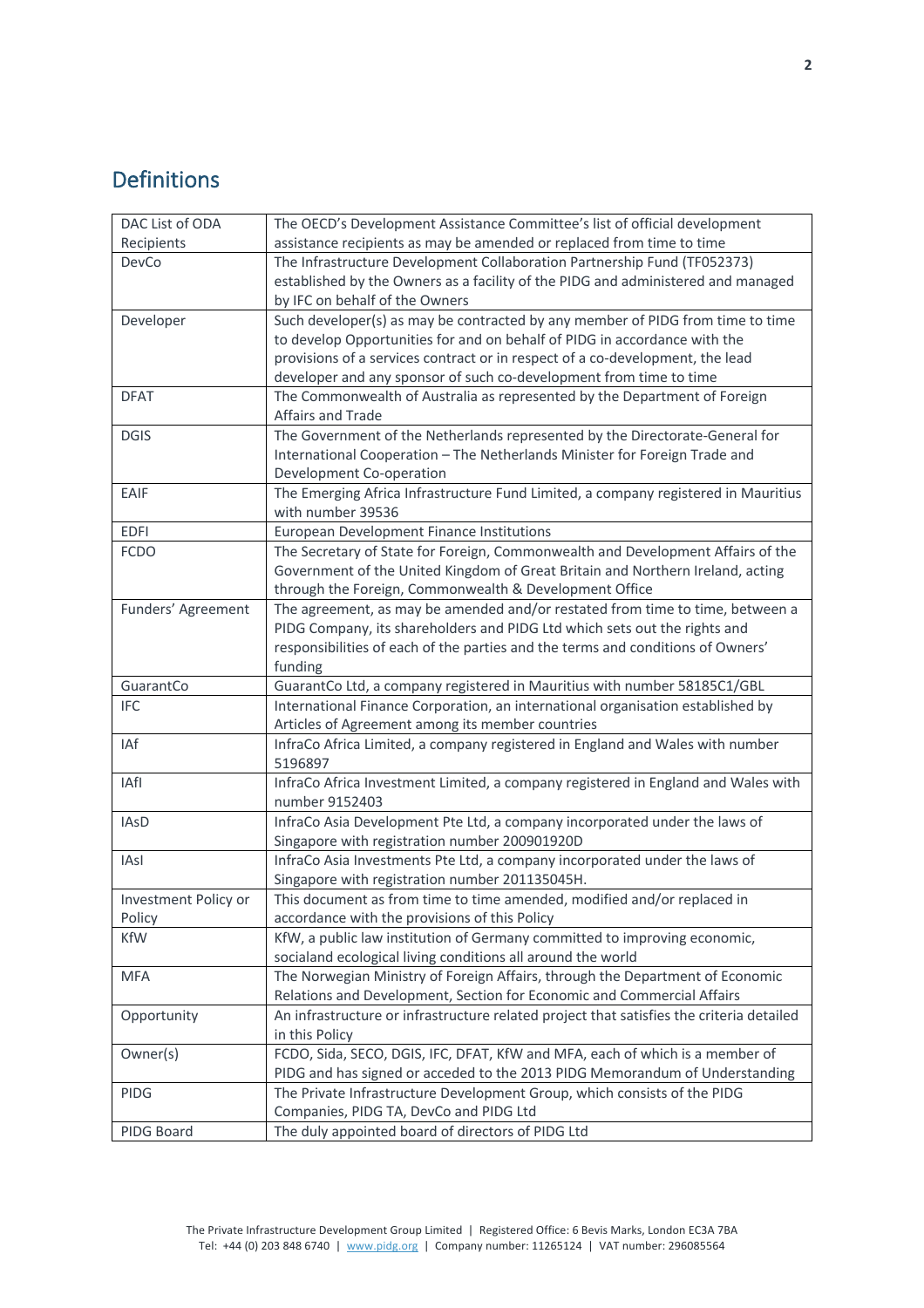| PIDG Code of         | The code of conduct approved by the Owners and PIDG Ltd from time to time and        |  |  |
|----------------------|--------------------------------------------------------------------------------------|--|--|
| Conduct              | which PIDG is required to adopt and incorporate into its governance documents as     |  |  |
|                      | a minimum standard of conduct                                                        |  |  |
| PIDG Company         | EAIF, GuarantCo, IAf, IAfI, IAsD, IAsI and any other corporate entity established by |  |  |
|                      | PIDG Ltd or the PIDG Trust to further PIDG's activities                              |  |  |
| PIDG Ltd             | The Private Infrastructure Development Group Limited, a company registered in        |  |  |
|                      | England and Wales with number 11265124                                               |  |  |
| PIDG OPPs            | The operating policies and procedures for the PIDG approved by the Owners and        |  |  |
|                      | PIDG Ltd from time to time                                                           |  |  |
| PIDG Risk Appetite   | A PIDG policy, as approved by the Board of PIDG Ltd from time to time, that          |  |  |
| Policy               | establishes the level of risk that PIDG is willing to accept in order to meet its    |  |  |
|                      | strategic objectives                                                                 |  |  |
| PIDG TA              | The PIDG Trust's technical assistance facility                                       |  |  |
| <b>PIDG Trust</b>    | The Private Infrastructure Development Group Trust, a purpose trust established by   |  |  |
|                      | a Declaration of Trust under Mauritius law on 1 December 2001 by SG Kleinwort        |  |  |
|                      | Hambros Trust Company (UK) Limited, Multiconsult Trustees Limited and Minimax        |  |  |
|                      | Limited, as amended by an Amended and Restated Declaration of Trust dated 14         |  |  |
|                      | March 2003 and as may be further amended from time to time                           |  |  |
| <b>PPP</b>           | Public-Private Partnership                                                           |  |  |
| <b>SDG</b>           | United Nations Sustainable Development Goals                                         |  |  |
| <b>SECO</b>          | The Swiss State Secretariat for Economic Affairs of the Government of the            |  |  |
|                      | Confederation of Switzerland of Holzikofenweg 36, CH-3003 Bern, Switzerland          |  |  |
| Sida                 | The Swedish Government, acting through the Swedish International Development         |  |  |
|                      | Co-operation Agency of SE-105 25 Stockholm, Sweden                                   |  |  |
| Strategic Partner(s) | Key infrastructure development participants who help to expand PIDG's impact by      |  |  |
|                      | harnessing the benefits of the partnership to deliver additional value               |  |  |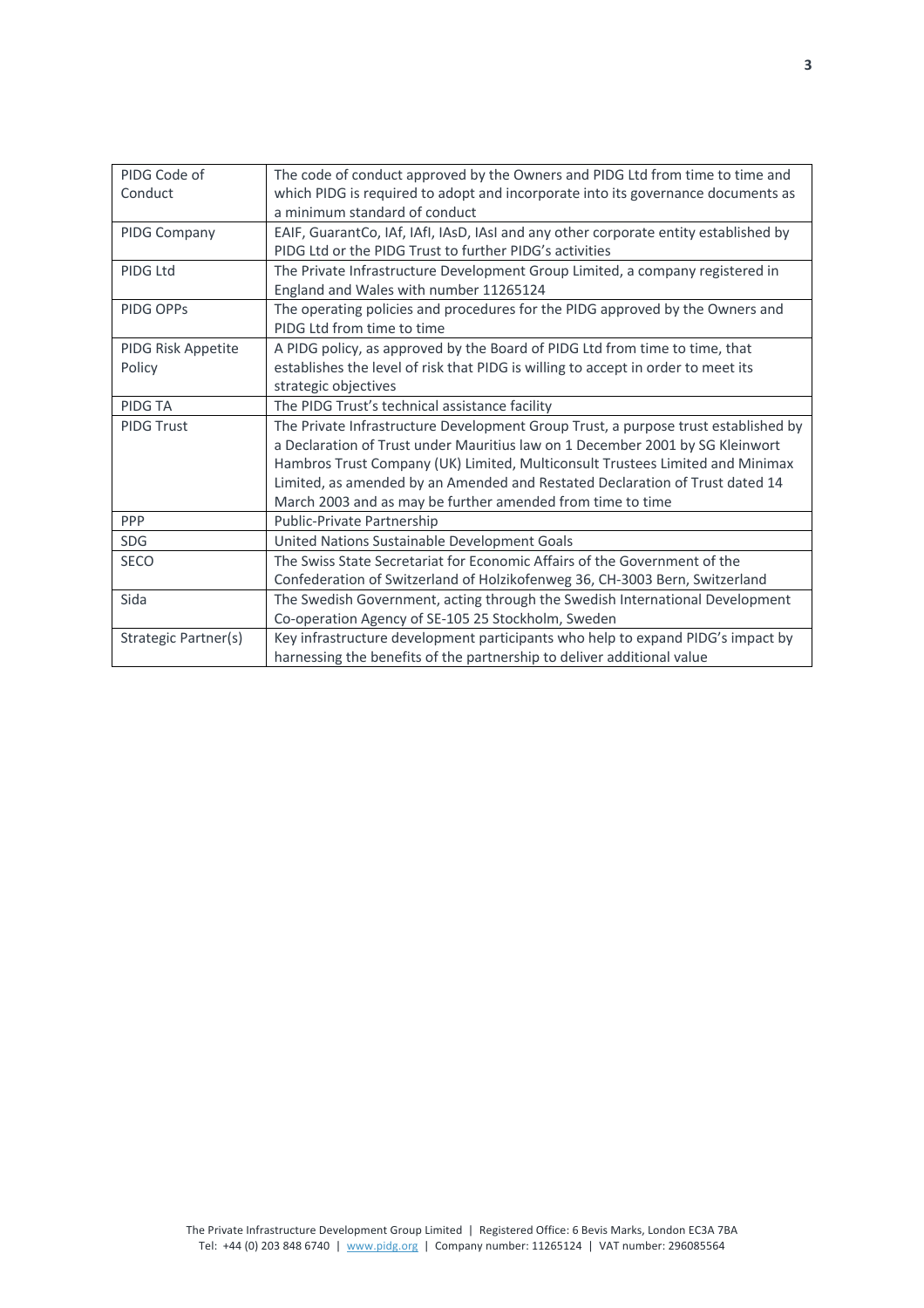### Introduction to PIDG

#### **I. PIDG Structure**

- a. PIDG encourages and mobilises private sector investment in infrastructure in the frontier markets of sub-Saharan Africa and South and South-East Asia, with a particular focus on poor and fragile countries, and develops innovative solutions to help promote economic development and combat poverty.
- b. PIDG Ltd has been established to act as the parent company and head office of PIDG. Through the PIDG Board, committees and executive team, it will have responsibility for ensuring that PIDG meets its objectives and the expectations of the Owners, assuming certain functions previously carried out by the Owners and the PIDG Trust.
- c. The current PIDG structure is outlined below:



- d. PIDG's structure enables it to offer a unique set of capabilities:
	- I. Upstream technical assistance: PIDG TA and DevCo provide targeted catalytic support to aid project development and enable transactions across the project lifecycle.
	- II. Developer-investor: IAsD, IAsI, IAf and IAfI originate, develop, structure, invest and manage innovative and pioneering projects and/or investments. IAsD, IAsI, IAf and IAfI take on earlystage infrastructure investment and development providing management and capital to address early-stage risks and developing bankable projects that can attract debt and equity participation at or before financial close.
	- III. Credit solutions: EAIF and GuarantCo provide funded and contingent hard and local currency credit solutions, including guarantees to banks and bond investors to develop local capital markets.
- e. PIDG Ltd will therefore set investment criteria for the PIDG Companies (within the overall policies set by the Owners) and oversee their investment decisions to ensure that they comply with these criteria and PIDG's objectives in general, and that each investment constitutes an efficient and prudent use of resources by the PIDG Company concerned.
- f. If PIDG Ltd considers an investment does not further PIDG's objectives and/or is an inefficient/imprudent use of resources it may intervene and give directions to the PIDG Company, e.g. to modify the investment or refrain from making it. Additionally, decisions which concern investments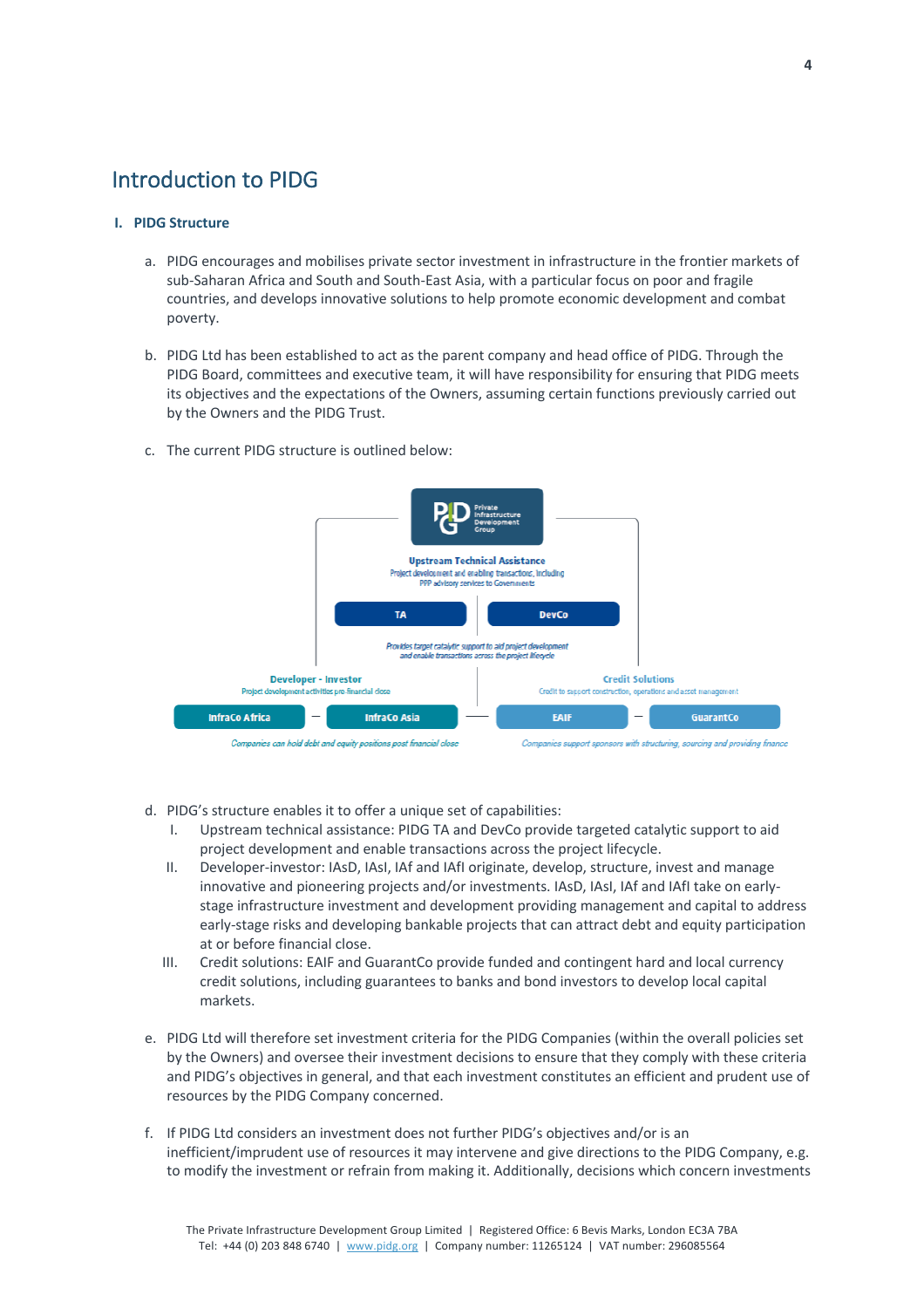which are complex, out of the ordinary or particularly large will be elevated by the relevant PIDG Company to PIDG Ltd's credit or investment committees.

#### **II. PIDG Mission**

- a. PIDG's mission is to operate at the frontier of infrastructure development in developing countries to combat poverty. PIDG provides leadership, development capability, funding and finance solutions across the project cycle to support infrastructure provision that results in high development impact and develops local capacity and capability and the financing potential of local credit and capital markets. PIDG's mission is delivered through its strategic priorities of:
	- I. Scale;
	- II. Replicability;
	- III. Affordability; and
	- IV. Transformation.

These priorities are outlined in the table below:

| <b>Strategic</b><br><b>Priority</b> | <b>Definition</b>                                                                                                                                                                                                                  | <b>Potential programmatic areas</b>                                                                                                                                                                                |
|-------------------------------------|------------------------------------------------------------------------------------------------------------------------------------------------------------------------------------------------------------------------------------|--------------------------------------------------------------------------------------------------------------------------------------------------------------------------------------------------------------------|
| Scale                               | Projects that can provide infrastructure<br>services to a large number of people and<br>businesses, creating benefits for individual<br>households and for the economy                                                             | On-grid<br>renewable<br>large-scale<br>projects;<br>infrastructure associated with economic zones;<br>and water projects                                                                                           |
| Replicability                       | Projects that can be developed - perhaps<br>initially on a small scale and pilot basis - and<br>can then be replicated either by PIDG and its<br>partners or by others, reducing transaction<br>costs and enabling growth at speed | Off-grid mini-hydro projects or off-grid solar with<br>biomass solutions: and<br>replicable<br>storage;<br>financing models (e.g. InfraCredit)                                                                     |
| Affordability                       | Projects that enable access to infrastructure<br>by low-income groups or which improve<br>economic efficiency and competitiveness                                                                                                  | Affordable housing; affordable agri-processing<br>solutions                                                                                                                                                        |
| Transformation                      | fundamentally<br>Projects<br>that<br>change<br>behaviour or market function                                                                                                                                                        | New models for private sector investment in water;<br>transforming and strengthening the capacity of<br>local developers and developing local capital<br>markets and investor confidence; and empowering<br>women. |

- b. PIDG will support the development and financing of infrastructure projects that are viable for investment by the private sector and public-private partnerships in infrastructure. These projects must deliver in line with PIDG's values of opportunity, accountability, safety, integrity and impact and building local capacity.
- c. PIDG identifies and reviews the contribution of its investments to the SDGs and, where possible, identifies the role it may play in closing specific gaps in individual countries.

#### **III. PIDG Role in Infrastructure Development**

a. PIDG works at every stage of the infrastructure project development cycle and across the capital structure. PIDG can engage as a developer-investor prior to financial close, undertaking the development and funding of early-stage infrastructure opportunities.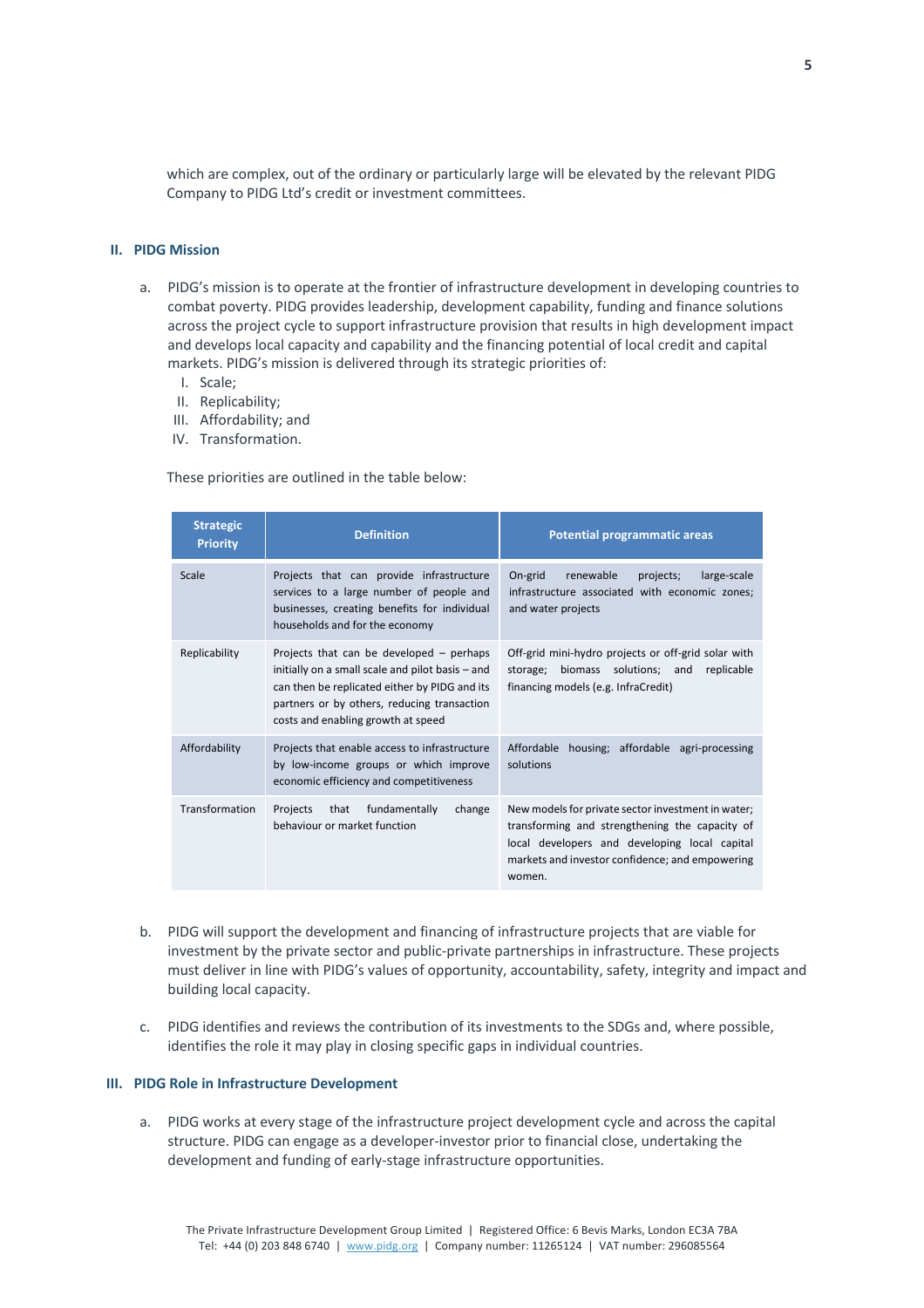b. PIDG also provides credit and guarantee solutions to develop local capital markets and crowd-in private sector finance to infrastructure projects. PIDG also provides upstream technical assistance and viability gap funding to projects that it is engaged with to bolster the viability of a project and further mobilise private sector investment.

#### **IV. Strategic Partnerships**

a. PIDG will operate collaboratively to achieve complementarity with Strategic Partners to expand PIDG's influence and profile.

#### **V. Purpose of Policy**

a. This Policy sets out the parameters and guidelines within which PIDG will invest in infrastructure projects and conduct its business.

## Permitted instruments

#### **VI. Investment Structuring**

- a. PIDG can supply capital throughout the project lifecycle to infrastructure projects to address market failures, such as delays which can at times prevent financial close of viable infrastructure projects.
- b. PIDG will look to utilise relevant constructs including public-private partnerships to catalyse private sector investment in infrastructure where it is needed most.
- c. In committing its capital to any Opportunities, PIDG may invest through an investment vehicle in a relevant jurisdiction if PIDG considers that it is appropriate and is consistent with this Policy as amended from time to time, and in line with Section XIX(b).
- d. Subject to meeting the criteria set out in this Policy, PIDG may invest in Opportunities that include, without limitation:
	- I. start-ups or greenfield developments;
	- II. partly developed projects where the incumbent sponsor is unable to bring the opportunity to financial close;
	- III. abandoned projects;
	- IV. currently operating companies where the owners are unable to finance and implement major new investments;
	- V. privatised or to be privatised projects/companies; and
	- VI. majority state-owned projects where the private sector is to participate in a risk-sharing capacity. PIDG will seek out opportunities in countries where:
		- (i) the basic foundations for private sector participation in infrastructure are in place and it is expected that the constraints to private sector investment in the Opportunity can be overcome through PIDG's involvement; and
		- (ii) the host government is supportive of PIDG's involvement.

#### **VII. Upstream Technical Assistance**

a. PIDG may support the provision of technical assistance and pre-financial close structuring advice to Opportunities identified with governments, third parties and Strategic Partners.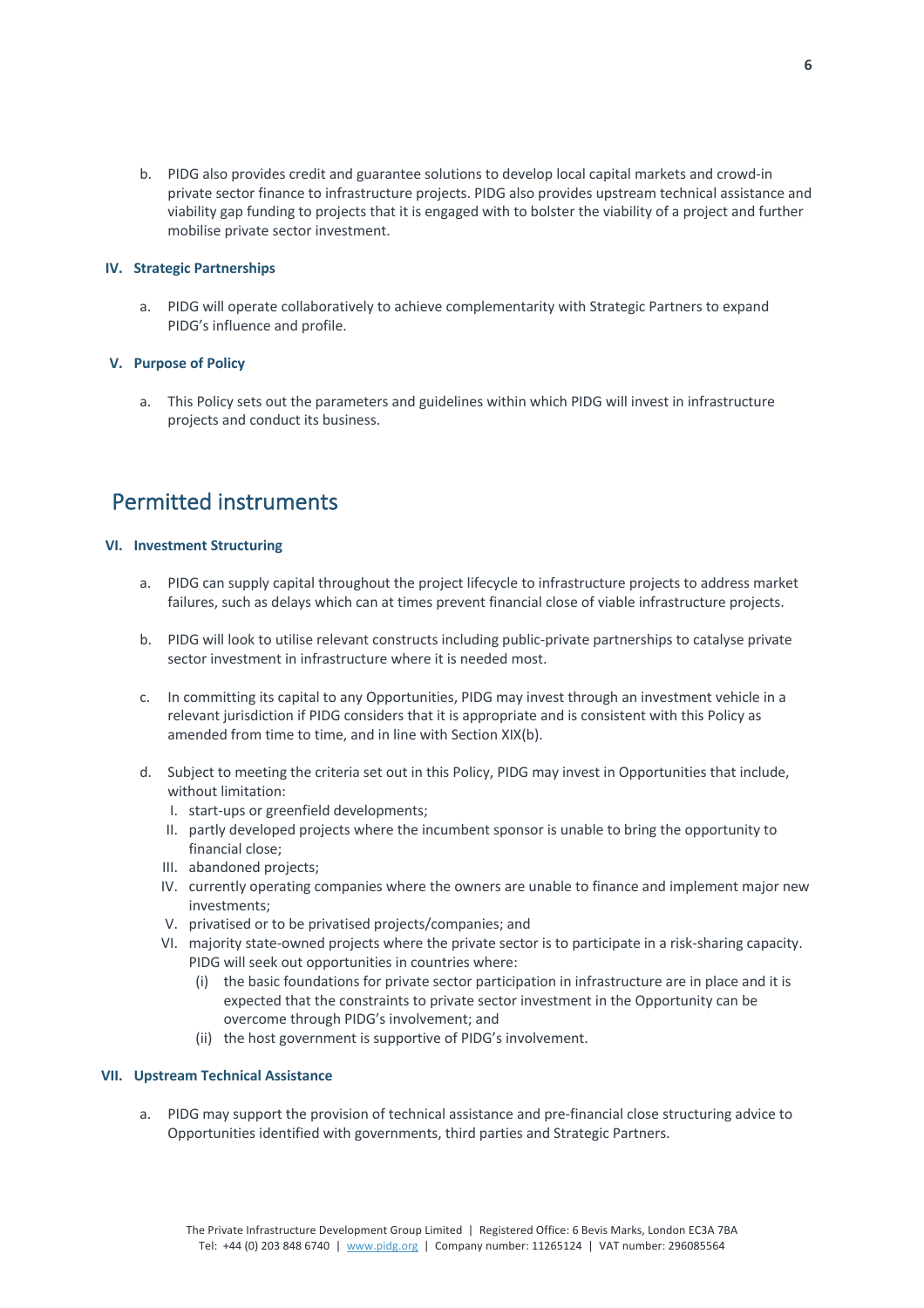- b. PIDG can undertake all activities relating to the identification and development of an infrastructure opportunity. These activities may include, but are not limited to, undertaking feasibility studies, negotiation of commercial contracts and project agreements, procuring required licenses and consents, development of a business and financing plan, procuring financing from third parties, and negotiation of third-party financing documents.
- c. PIDG may provide viability gap funding to reduce upfront capital costs of pro-poor infrastructure projects to increase the viability of the projects.

#### **VIII. Developer-Investor Business**

- a. PIDG may invest in support of viable infrastructure projects where, in the opinion of the PIDG Board or relevant committee of the PIDG Board, there exists demonstrable evidence of additionality including in Opportunities developed or owned by third parties.
- b. PIDG may acquire equity or quasi-equity capital in, or providing financing, including refinancing, in respect of, an Opportunity. PIDG may make an initial investment to fund or support financial close and/or development of a pilot and a further investment to facilitate or catalyse financial close and/or development of the full-scale Opportunity following on from the pilot. PIDG may make an initial investment to fund or support an Opportunity and a further investment to facilitate or catalyse expansion, growth or replication of the Opportunity.

#### **IX. Credit Solutions**

- a. PIDG can, in both hard and local currency, offer a range of debt financing products in capital or financial markets, in the form of:
	- I. senior debt (either on a bi-lateral basis or with one or more co-lenders, either through a predetermined 'club' or in a 'syndicated' transaction structured and negotiated by one or more lead arranger(s) and then subsequently syndicated to other lenders. PIDG can perform a lead role in such transactions or may join a syndicate arranged by another institution(s)).
	- II. subordinated debt (such as senior loans with revenue/profit sharing mechanisms, subordinated loans with revenue/profit sharing mechanisms, preference shares with coupon and maturity contractually defined, other mezzanine products, debt with warrants and other convertible instruments, or equity combined with a put option in favour of PIDG).
	- III. bridge financing (on the basis that such financing will be converted to a term loan consistent with this Policy).
	- IV. sukuk and other Islamic financing products.
	- V. contingent products such as guarantees, insurance policies and similar products. These will often be underwritten in partnership with other institutions.
	- VI. 'first loss' guarantee instruments in exceptional circumstances.
- b. PIDG may provide credit solutions to the following entities:
	- I. Trustees representing a collective of individuals that have invested in a debt instrument issued by an eligible entity.
	- II. Financial Institutions, such as capital market investors, banks, pension and insurance funds, or trustees representing a collective of such entities, having invested in a debt instrument issued by an eligible entity.
	- III. Commercial banks or other financial intermediaries providing either loans or contingent support to an investment product issued by an eligible entity.
	- IV. Insurers providing cover to an investor in an eligible entity and seeking to cede part of the exposure to another entity.
	- V. Mortgage lenders or insurers and micro-finance institutions extending funding or contingent support to households to finance housing or other infrastructure provision. PIDG may consider issuing back-up guarantees for such institutions or (slices) of their portfolios.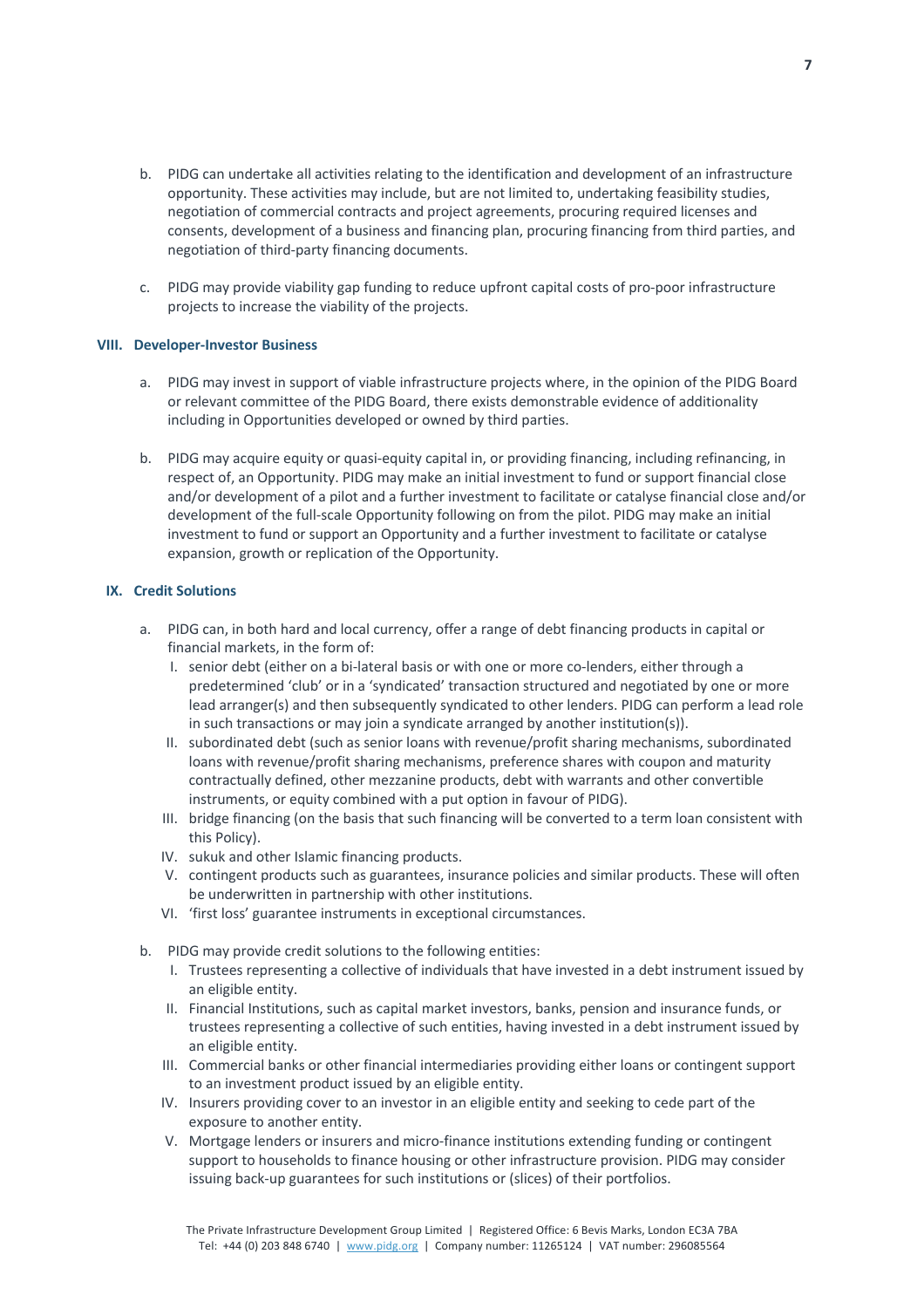- VI. Majority private sector owned, managed and controlled companies and entities that operate in the list of eligible sectors listed in Section XIV (a).
- VII. Official financial intermediaries: providing support to eligible entities, including but not limited to: (i) local and sub-regional development banks;
	- (ii) multilateral or bilateral development finance institutions if they are "fronting" for a contingent product on behalf of PIDG. PIDG may consider issuing counter-guarantees or portfolio guarantees for such institutions.
- c. PIDG may provide underwriting facilities provided there is a clear ability to syndicate or sell-down any credit excess.
- d. PIDG can, provided that it is within its mission and subject to the limits set out in the PIDG Risk Appetite Policy, offer refinancing of an Opportunity's existing debt with respect to:
	- I. bridge financing provided by PIDG;
	- II. pre-completion or construction period financing provided by other third parties and equity providers where the refinancing gives rise to additionality through (i) capacity building, (ii) capital market development, (iii) poverty reduction, or (iv) any other relevant benefits; or
	- III. existing funding, the refinancing of which gives rise to additionality through (i) capacity building, (ii) capital market development, (iii) poverty reduction, or (iv) any other relevant benefits; or
	- IV. distressed situations where the refinancing assists the financial stability of an Opportunity.
- e. PIDG can work with local and international intermediaries to facilitate the creation of derivatives markets to support its overall aim of developing local currency markets.

### Investment criteria

#### **X. Additionality**

- a. For each Opportunity that PIDG engages with, PIDG's additionality must be clear and evidenced. PIDG's input must be in addition to those currently delivered by the market or other actors and must complement rather than substitute.
- b. PIDG also judges every investment on its additionality. Where PIDG's potential additionality to an Opportunity is weak, PIDG will not undertake any engagement.

#### **XI. Sustainability and Development Impact**

- a. All PIDG investments must, either directly or indirectly, facilitate the development of infrastructure services, capital markets and facilities that contribute to inclusive growth and/or poverty reduction and improvement of livelihood through access to infrastructure.
- b. All investment opportunities are assessed against potential net positive impacts on People, Planet, Wider Economy and Market Transformation, and for their expected contribution to the Sustainable Development Goals.
- c. PIDG applies a dual climate and gender lens to its sustainable development impact assessment. All new PIDG investments must be screened for their contribution towards the goals of the Paris Agreement on Climate Change and demonstrate alignment with the goals of the Paris Agreement and PIDG's strategic approach to climate change as well as compliance with the PIDG Climate change Standard. Climate risks of new investment opportunities are systematically assessed. All new PIDG investments must be screened with a gender lens to identify and mitigate potential risks for women and girls including GBVH and to identify and maximise potential benefits to women and girls. Opportunities with net positive impacts on climate and gender equity and inclusion are prioritised.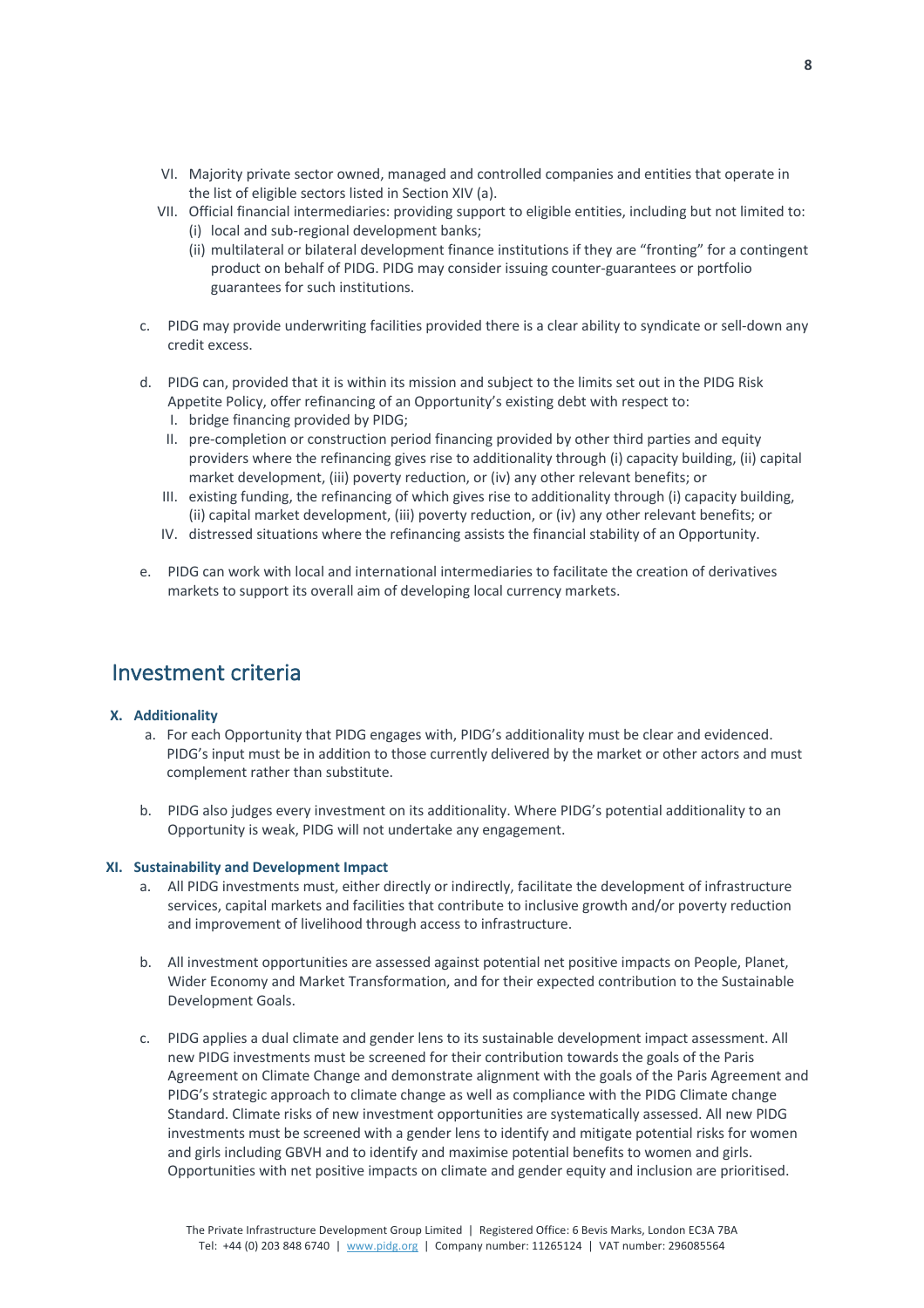#### **XII. Compliance with PIDG Health, Safety Environmental and Social (HSES) Standards**

- a. None of PIDG's capital will be invested, directly or via intermediaries, in any Opportunity that does not at the time materially comply with PIDG OPPs, the PIDG Climate Standard and PIDG HSES Policies applicable to such Opportunity.
- b. In accordance with PIDG HSES policies all Opportunities where PIDG's capital is invested require an HSES risk assessment that adequately addresses all HSES risks and impacts, or an Environmental, Social and Health Impact Assessment, depending on the level of HSES risk of the project, in accordance with the requirements of the relevant regulations of the host country and good International Industry Best Practice (GIIP) including the IFC Performance Standards and the PIDG HSES-005-022-PIDG ESHIA Guidance,
- c. PIDG will not engage in any Opportunity that uses forced or child labour.
- d. PIDG will ensure that all Opportunities commit to the principles of gender equality and the prevention of Gender Based Violence and Harassment.
- e. PIDG will include in its due diligence for each Opportunity an assessment of the health, safety, environmental and social risk and impacts, including the methods and processes used for each Opportunity to Identify, assess, manage, mitigate, compensate or offset for any material negative impacts.. PIDG will include consideration of the potential impact of the Opportunity on host and neighbouring communities to ensure that the Opportunity does no harm and does not exacerbate or renew any existing conflict within the community. Further analysis and mitigation may be required after the initial due diligence assessment.
- f. If an Opportunity falls short of the required standards, PIDG shall clearly identify the shortcomings in its proposal to the PIDG Board or relevant committee of the PIDG Board and propose mitigating measures and inclusion of appropriate covenants into the project documentation. Should the analysis show serious negative impacts that cannot be addressed within a reasonable time, the Opportunity should be deemed inappropriate for support by PIDG.

#### **XIII. Geography**

- a. Under this Policy, PIDG will operate predominantly in DAC 1, 2 and 3 countries in Africa, the Levant and South and South East Asia.
- b. PIDG invests in Opportunities in the least developed countries, as well as in low and middle-income countries, as defined in the DAC List of ODA Recipients. PIDG also invests in fragile and conflictaffected countries, as defined in PIDG Risk Appetite Policy.
- c. PIDG may also invest in Opportunities that are outside of these countries where the PIDG Board and Owners are satisfied that such Opportunities focus on the poorest regions and groups within such countries and that the countries are in the DAC List of ODA Recipients.

#### **XIV. Sector Focus**

#### a. Sectors for Inclusion

PIDG may invest in the development of Opportunities in the following sectors:

I. *Power/energy:* the generation, supply, transmission and/or distribution of electricity, with a focus on all forms of renewable energy, including off-grid and mini-grid technologies. All gas projects and projects including power generation, including through intermediaries, will be required to comply with the PIDG Climate Change Standard and demonstrate alignment with the goals of the Paris Agreement on Climate Change.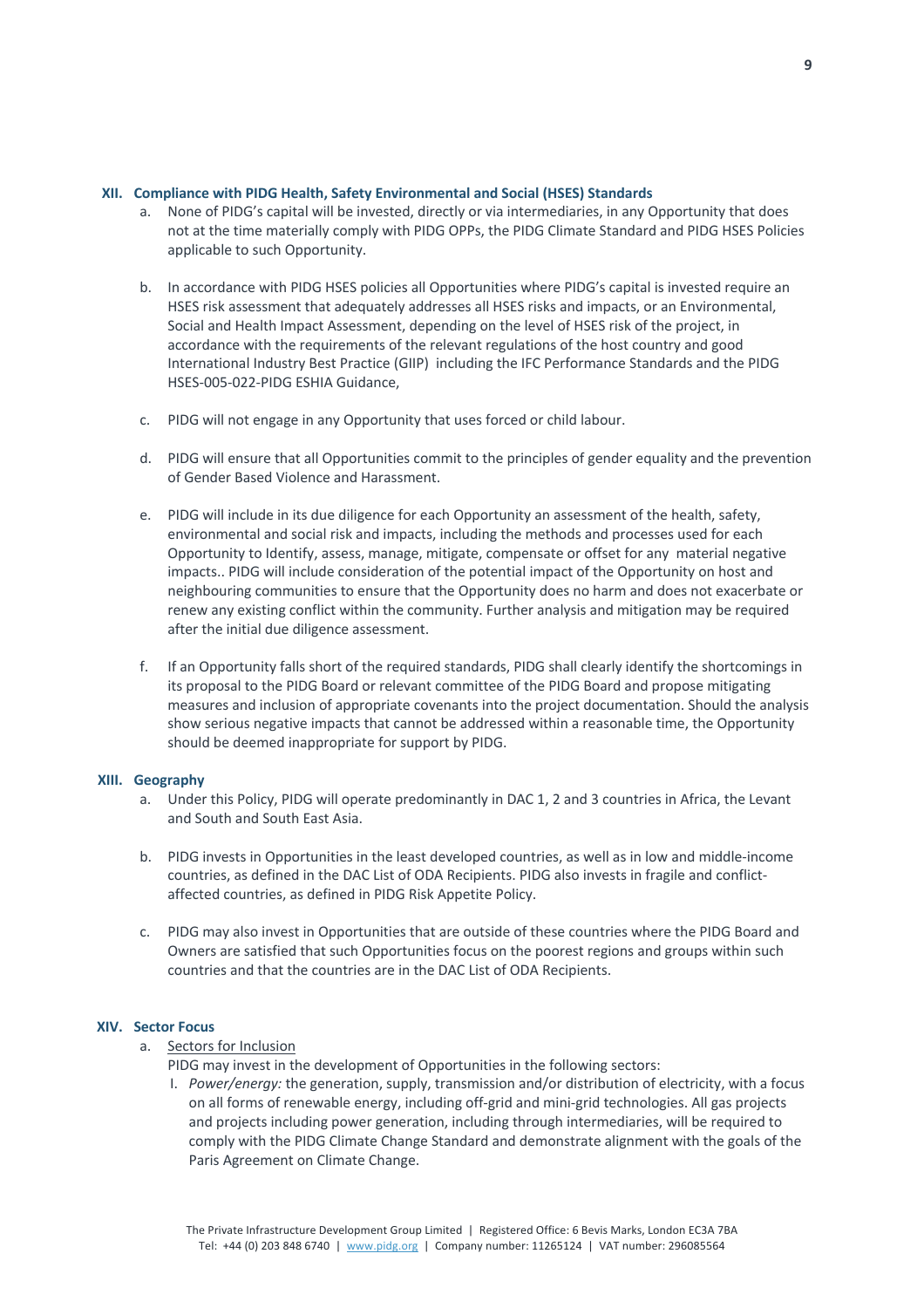- II. *Water, sewage and sanitation:* urban/rural fresh water production and treatment, supply and distribution, sanitation, solid waste disposal/collection and waste treatment, bulk water supply (water reservoirs, transfer schemes, dams and pipelines).
- III. *Transportation:* fixed transportation infrastructure and transport services including e-mobility, roads, bridges, tunnels, light and heavy rail systems and services and railway equipment, airports (passengers and freight), marine transport, bus lines, ports and harbours (including, but only as ancillary thereto, certain moveable assets). All transport projects, including through intermediaries, will be required to comply with the PIDG Climate Change Standard and demonstrate alignment with the goals of the Paris Agreement on Climate Change.
- IV. *Bulk Storage/Logistics Facilities:* logistics services that support productive investment including bulk storage/handling facilities, cold storage, warehousing and certain moveable assets.
- V. *Digital Communications Infrastructure:* the development and operation of: (i) long distance and local telephone services, cellular radio telephone services and other radio common carrier communications services, including paging, satellite and specialised mobile radio systems; (ii) telegraph, microwave and private communications networks, cable, electronic mail and other emerging telecommunications technologies; and (iii) internet access.
- VI. *Gas transportation, distribution and storage:* gas pipelines and bulk storage/logistical facilities and downstream gas development. All projects in this sector, including through intermediaries, will be required to comply with the PIDG Climate Change Standard and demonstrate alignment with the goals of the Paris Agreement on Climate Change.
- VII. *Social infrastructure:* the provision of economic and social infrastructure within towns, urban and rural settings (including affordable housing, education and healthcare).
- VIII. *Agri-business/infrastructure:* including but not limited to storage, basic processing facilities and irrigation services.
- IX. *Manufacturing:* provide financing solutions to manufacturing businesses and supply chain businesses that have associated capital market development, a clear and direct infrastructure element or associated value chain that remains within the country of the Opportunity.
- X. *Special Economic Zones:* an integrated infrastructure development with objectives such as industrial development, trade support and revitalisation.

Where an Opportunity arises that is within these sectors, but does not completely align with these requirements, approval from the PIDG Board and Owners will be required.

b. Sectors Excluded

The following sectors shall be excluded from PIDG support:

- I. oil and gas exploration and production ("upstream" activities) and oil transportation for exports (except as permitted under Section XIV (vii) above);
- II. mining or mineral exploration and extraction (except as permitted under Section XIV (viii) above);
- III. electricity generation from the burning of coal or heavy fuel oil;
- IV. nuclear power, nuclear waste treatment or nuclear fuel cycle activities;
- V. production or trade in tobacco;
- VI. financial services (except for investments which fall under Section IX (b) above);
- VII. military infrastructure and weaponry;
- VIII. production or trade in alcoholic beverages (excluding beer and wine);
- IX. pornography;
- X. prostitution; and
- XI. gambling, casinos and equivalent enterprises.

#### **XV. Investment Period**

a. As set out in the PIDG Risk Appetite Policy, PIDG will typically hold direct/equity investments for no longer than 10 years. In addition, PIDG will typically hold debt for a minimum tenor of five years and a maximum tenor of twenty years dependent upon the Opportunity's financing requirements.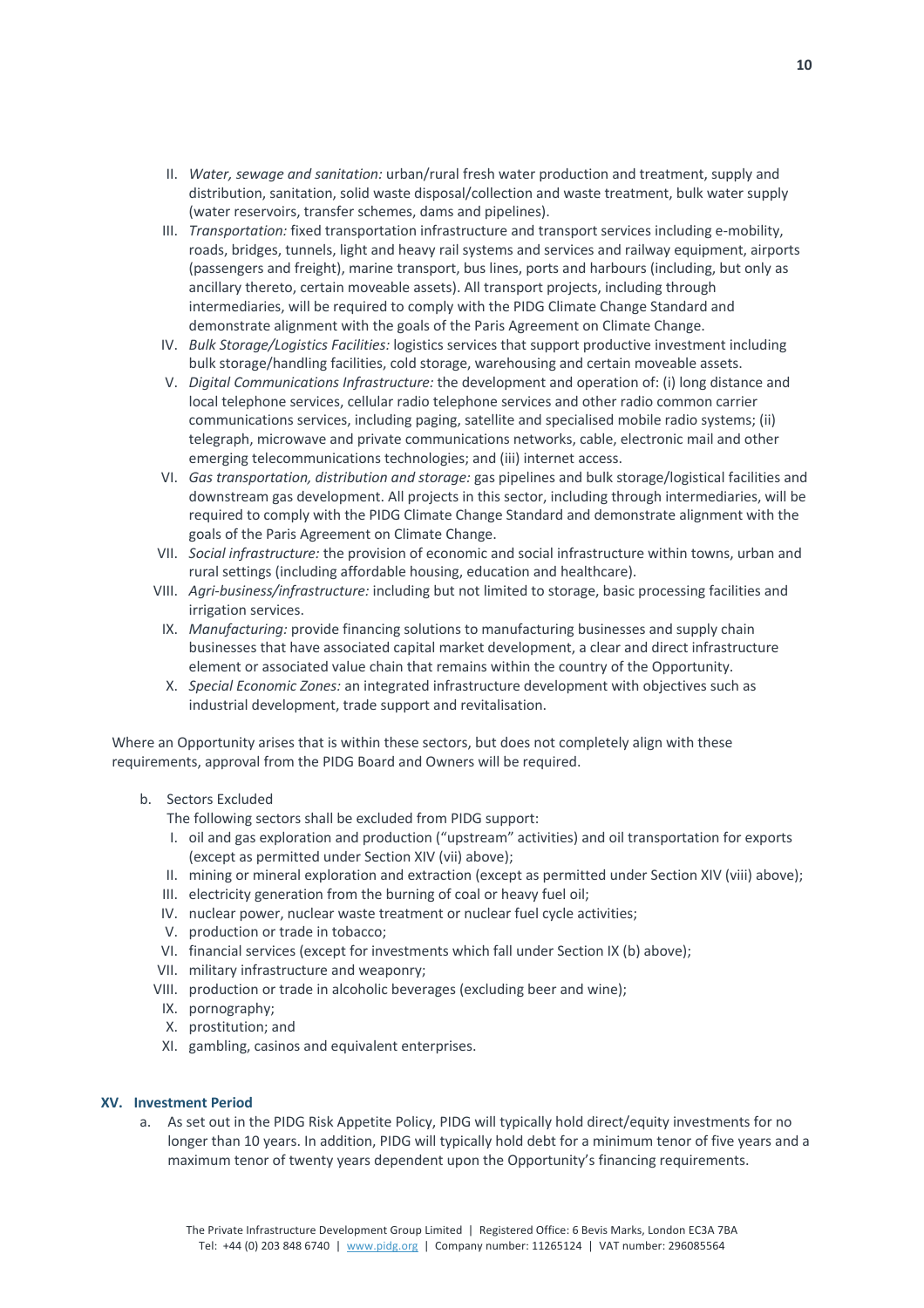b. The duration of any investment that PIDG makes in an Opportunity will be determined on a case-bycase basis by reference to the type of investment and the nature of the underlying Opportunity.

#### **XVI. Approach to Portfolio Management and Exit of Investments**

- a. In managing its portfolio PIDG takes into account diversification including by geography, sector and product and that there is no compromise in the management of environmental and social risks, corporate governance and the integrity of its investments.
- b. In any exit from, or disposal of any investment, PIDG shall seek, where it has discretion to do so, to ensure that such an exit or disposal is consistent with the achievement of its mission and objectives (both financial and developmental) and within the spirit of the PIDG Code of Conduct.

### Risk Management

#### **XVII. Risk Appetite**

- a. PIDG recognises and balances trade-offs between its work at the frontier and its need to achieve financial sustainability. In doing so, we will ensure that we are risk-aware but not risk-averse. The aim of PIDG of supporting viable infrastructure projects that contribute to the elimination of poverty by providing access to infrastructure requires that it accepts risks that are consistent with its commitment to development impact.
- b. PIDG's risk appetite is the amount of risk that PIDG is willing to accept to meet its strategic objectives. It balances the needs of all stakeholders by acting as both a governor of risk and a driver of current and future business strategy. It differs from risk capacity, which is the maximum amount of risk an organisation can assume while still remaining within the constraints implied by funding, leverage and other obligations to stakeholders.
- c. The PIDG Risk Appetite Policy is used to sustain management's dialogue with the PIDG Board and set boundaries around strategy and opportunity seeking behaviour in the organisation.

#### **XVIII. Due Diligence and Compliance**

- a. PIDG, third-party managers and its Developers (in respect of any Opportunity or operating asset in which PIDG has an interest) and each of their respective officers, employees and advisors shall comply with all the PIDG OPPs.
- b. PIDG recognises that a 'one size fits all' approach cannot be applied to due diligence and therefore will decide on the level of due diligence which is required for each Opportunity in accordance with the PIDG OPPs.
- c. PIDG shall ensure that regular reports are provided to the PIDG Board and Owners on its activities, in accordance with the PIDG reporting requirements in place from time to time.
- d. Where PIDG acts as guarantor, lender, investor or developer, or offers other equivalent forms of support, it will perform due diligence on the suitability of the guaranteed parties, borrowers, beneficiaries or partners. When the beneficiary is an intermediary, the due diligence will include the intermediary's procedures for sourcing, appraisal and monitoring of transactions, as well as handling of non-performing assets and recovery of claims.
- e. PIDG shall take all appropriate measures to prevent fraud and corruption in connection with the use of funding from its Owners.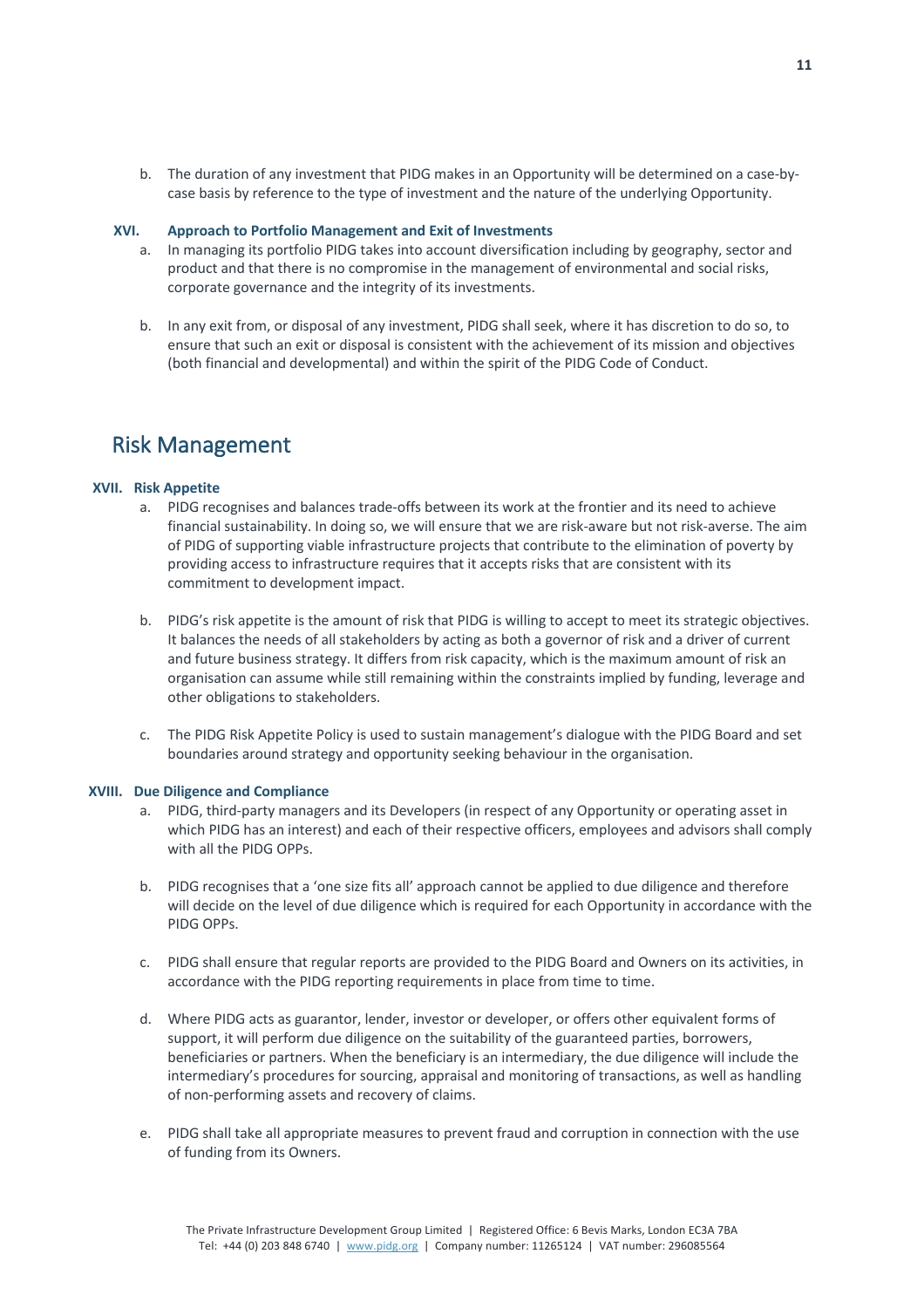#### **XIX. Transparency**

- a. PIDG is committed to openness and transparency. Such transparency is important for accountability and to enhance the demonstration effect of its investments. Therefore, it will publish information relating to its investments and operations in accordance with the PIDG OPPs and as permitted by applicable law.
- b. PIDG is committed to responsible tax practices and ensures that all PIDG investments will abide by the EDFI Principles for Responsible Tax in Developing Countries.

# Amendments

This Policy may be amended, modified or otherwise changed from time to time upon unanimous approval by the Owners (noting that the abstention of any one or more Owner will not prejudice unanimity being deemed to have been reached).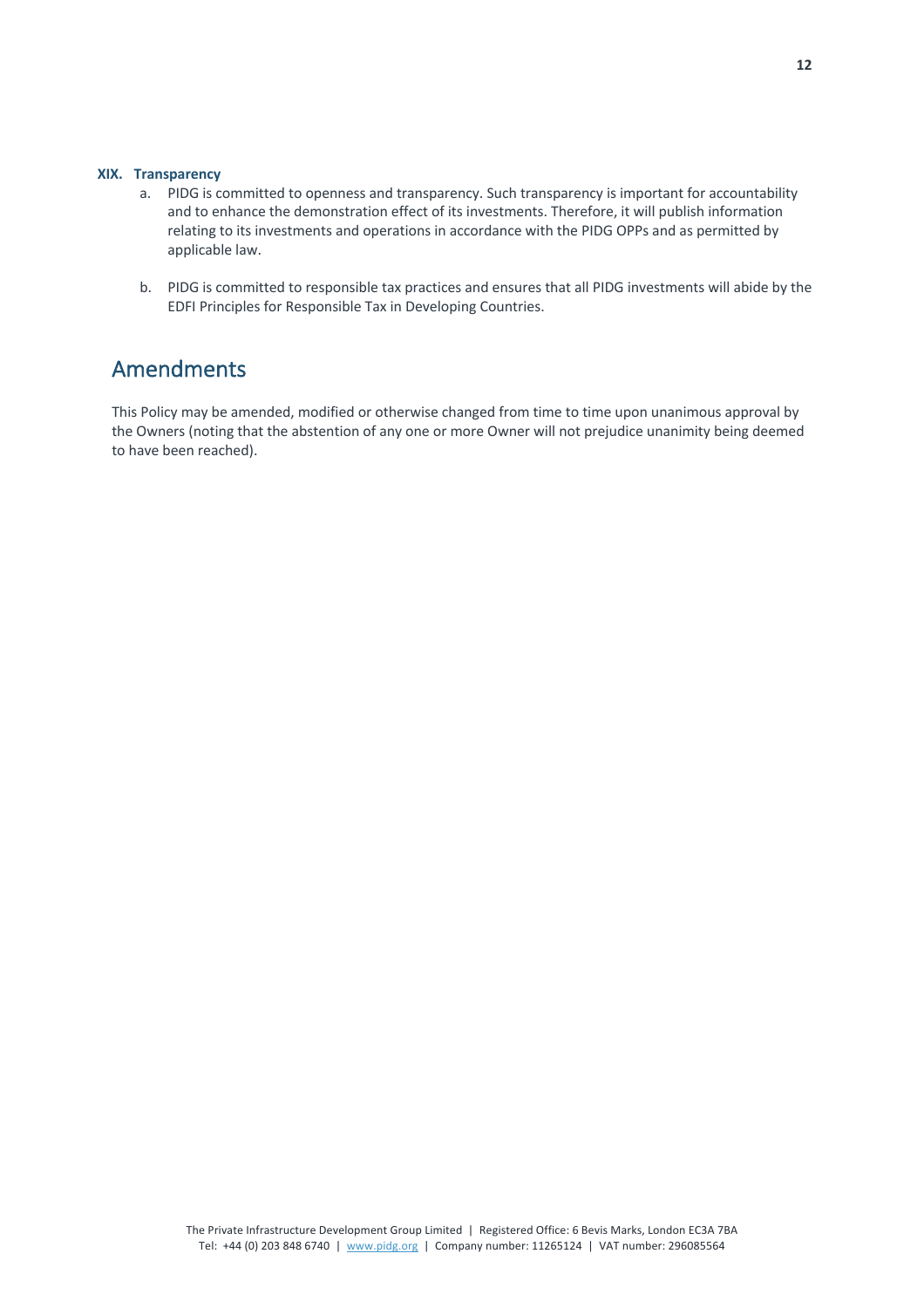### Appendix I

#### **EDFI Principles for Responsible Tax in Developing Countries**

EDFI is the Association of European Development Finance Institutions ("EDFIs"), a group of 15 institutions that provide financing to private sector enterprises in emerging and frontier markets. Responsible tax is important for sovereign governments, DFIs and other actors in their efforts to contribute to the Sustainable Development Goals.

EDFIs often operate in challenging institutional environments, where investment risk is substantially increased by inadequate foreign investment protection laws, dispute resolution mechanisms, judicial enforcement, and regulation of foreign exchange transactions. DFIs must take appropriate actions to mitigate these risks in a responsible manner that respects the sovereignty of countries to decide on their tax policies and regimes.

Offshore financial centres (OFCs) offer stable jurisdictions that can mitigate many of the most concerning investment risks, such as by having clear legislation covering investment activities and proven, stable dispute resolution mechanisms, including through the courts. EDFIs have been following international discussions on tax and a permanent EDFI working group was established in 2011 to develop and maintain shared guidelines for transactions involving EDFIs and entities domiciled in OFCs<sup>1</sup>. The working group concluded that EDFIs commonly participate in investment structures involving OFCs when this fits the purpose of mobilising private finance towards developing countries and thereby helps to fulfil the DFIs' development mandates.

Responsible tax practices of course extend beyond the appropriate use of OFCs and, therefore, the EDFIs have agreed that a more holistic approach is needed. EDFIs are ready to lead by example and as financial institutions, EDFIs are instrumental in encouraging clients to respect their share of the "social contract", namely, to comply with tax laws and to refrain from engaging in inappropriate and artificial, but nevertheless legal, shifting of taxable profits from the developing countries in which they operate. At the same time, EDFIs also face limitations. They are not legislators, regulators, auditors, or tax inspectors. This means they can neither assume the role of tax authorities in sovereign jurisdictions, nor can they assume responsibility for the tax compliance of third-party investors.

As a result, the EDFI member institutions endorse a set of principles for their approach to responsible tax practices.

#### **EDFI principles for responsible tax in developing countries:**

- 1. Adopt and publish a tax policy.
- 2. Seek to prevent participating in potentially harmful tax situations, where there is a significant risk of tax evasion by the client or an unfair tax treatment towards the client and require client compliance with tax law in the developing countries in which business is conducted.
- 3. Avoid participating in corporate structures created for the sole purpose of shifting taxable profits away from the developing countries in which business is conducted. DFIs participate in transactions involving intermediary jurisdictions or holding company structures outside host countries when such structures are deemed necessary to mobilise financial resources and to fulfil development objectives. The use of OFCs should be limited to jurisdictions that are committed to the internationally accepted standards defined by the Global Forum on Transparency and Exchange of Information for Tax

 $1$  The working group noted that while there is no single definition, "OFCs" are typically characterised by financial assets and liabilities disproportionate to intermediation needed to finance the domestic economy; by low taxation of non-residents with limited or no activities "onshore"; and by legal and regulatory infrastructures that meet the requirements of institutional investors seeking to invest in the private sector in developing countries.